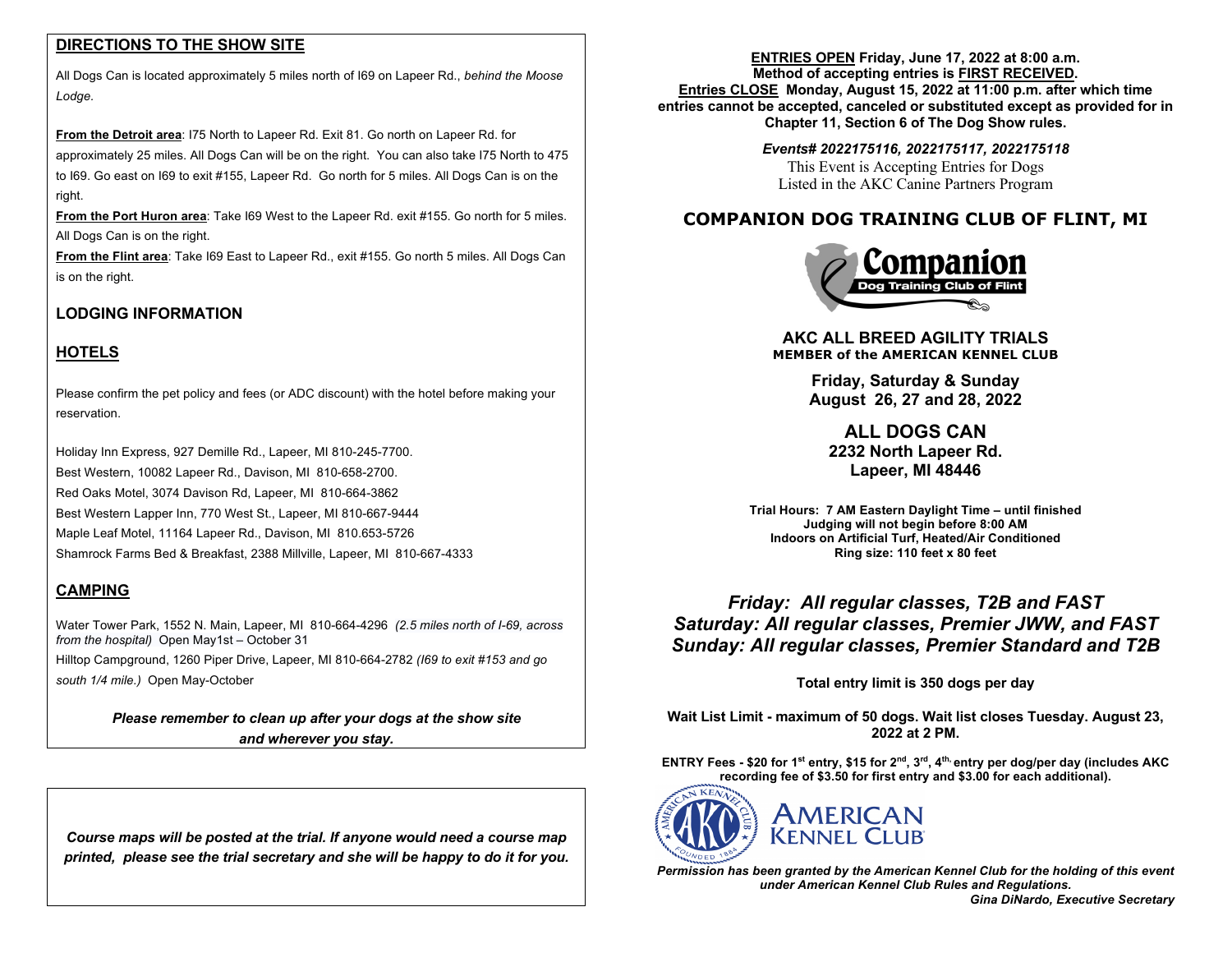### **THE COMPANION DOG TRAINING CLUB OF FLINT, MI, INC. - Officers for 2022**

| Secretary  2166 Hunter Dr., Lapeer, MI 48446  Terry Swanson                 |  |
|-----------------------------------------------------------------------------|--|
|                                                                             |  |
| Board Members: Diane Loudon, Karen Rosczewski, Anne Hier and Nancy Heinrich |  |

#### **AGILITY TRIAL SECRETARY**

**Lois Korrick, 11716 Hawthorne Glen Dr., Grand Blanc, MI 48439-1381 Email: lkorrick@comcast.net Phone: (810) 394-5239**

#### **AGILITY TRIAL COMMITTEE**

**Trial Chairperson: Christine DiGiovanni, 1331 Beard St., Flint, MI 48503 Email:** christinedigiovanni@outlook.com **Phone: (810) 239-2019**

**Committee Members : Christine DiGiovanni, Sally Slade, Becky Sagnelli, Sandi Speidel, Sue Berres and all members of Companion Dog Training Club of Flint, MI present.**

## **Judging Assignment - All Classes**

**Karl Blakely (62187) 6307 Painted Turtle Rd. Lino Lakes, MN 55014-1959**

#### **VETERINARIAN/MEDICAL INFORMATION**

**Lapeer Animal Medical Center, 490 Oak St., Lapeer, MI 810-664-6524 Monday-Friday 9-5, Saturday 8-Noon**

**Animal Emergency Hospital, 1148 E. Bristol Rd., Burton, MI 48529 PH: (810) 238-7557. Open 24 hours**

**MEDICAL EMERGENCY – DIAL 911**

**Lapeer Regional Hospital, 1375 N Main Street, Lapeer, MI**

## **CLASSES**

**STANDARD CLASS - Preferred and Regular Divisions of Master/Excellent, Open, and Novice A & B with jump heights being run together.**

**JUMPERS With Weaves CLASS - Preferred and Regular Divisions of Master/Excellent, Open and Novice A & B with jump heights run together.**

**FAST CLASS Preferred and Regular Divisions of Master/Excellent, Open, and Novice A & B with jump heights being run together.**

**TIME TO BEAT CLASS Preferred and Regular Divisions and jump heights being run together.**

**PREMIER CLASS Preferred and Regular Divisions of Master with jump heights being run together for STD and JWW.**

## **Entries will be FIRST RECEIVED Opening Day is Friday, June 17, 2022 at 8:00 a.m.**

**Entry Fee**: \$20 for First entry, \$15 for the 2<sup>nd</sup>, 3<sup>rd</sup>, 4<sup>th</sup>, entry per dog/per day (includes AKC recording fees of \$3.50 for first run and \$3.00 each additional run). **Checks must be made payable to "CDTC". US Funds Only**

#### **ACCEPTANCE & CONFIRMATION OF ENTRIES**

**Receipt of entry will be emailed to those providing a legible email address. Confirmation letters and judging schedule will be sent out as soon as possible after closing of the trial.**

**Entries received before the opening time and date MUST be returned to sender. Express/overnight entries mailed without signature waiver may be returned.**

### **AWARDS for CDTC**

Rosette or Ribbons will be awarded for 1st through 4th place in each jump height of each class and division provided they have earned a qualifying score.

Each qualifying run will earn a dark green ribbon.

A AGCH, MACH, PACH, or PAX bar and rosette will be offered to any team completing their title at these trials. A new title rosette will be offered to any exhibitor completing a title at these trials. **No unclaimed awards or ribbons will be mailed.**

### **Tentative Running Order**

**FRIDAY: FAST – all levels walk & run, Master/Ex STD, Open STD, Novice STD, T2B, Master/Ex JWW, Open JWW, Novice JWW,** 

**SATURDAY: Premier JWW, Master/Ex JWW, Open JWW, Novice JWW, FAST, Master/Ex STD, Open STD, Novice STD**

**SUNDAY: Premier STD, Master/Ex STD, Open STD, Novice STD, T2B, Master/Ex JWW, Open JWW, Novice JWW**

 *Friday & Sunday – Tall to Small Saturday – Small to Tall*

### **MEASURING and HEIGHT CARD INFORMATION**

Effective January 1, 2010, exhibitors are no longer required to provide proof to the Trial Secretary that their dog has a valid jump height card as part of the check-in process. Thus, this change eliminates the need for a copy of the jump height card to be submitted with the entry form.

Dogs without a valid Jump Height Card/Form may still compete, but they must be measured/wicketed by the **Judge of Record** PRIOR to running in their class, and this measurement will be valid for that weekend of trials only. The exception to this requirement is a dog entered in the 24" height division. However, if a **Volunteer Measuring Officia**l **(VMO)** or an **Agility Field Rep** is present, **ALL** dogs without a valid Jump Height Card/Form must be measured at some time during the trial or cluster of trials. This does not preclude having the dog wicketed by the Judge of Record if the VMO or Rep is not available to measure the dog **before** its first run of the trial or cluster of trials. It is the exhibitor's responsibility to have their dog measured prior to running and failure to do so will result in the cancellation of any qualifying score.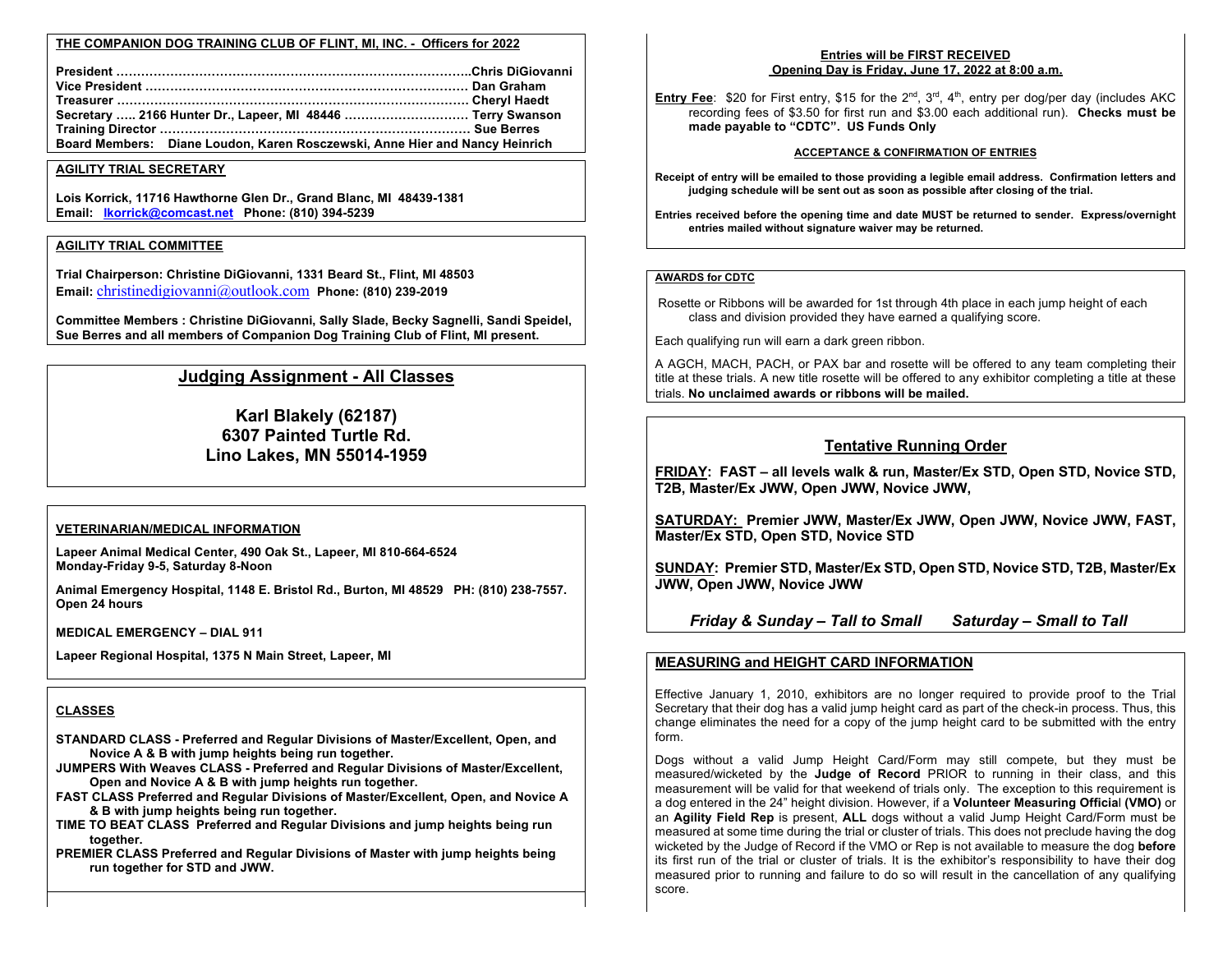## **HEIGHT DIVISIONS**

| Regular   | Preferred |                                         |
|-----------|-----------|-----------------------------------------|
| 8 inches  | 4 inches  | Dogs 11 inches and under at the withers |
| 12 inches | 8 inches  | Dogs 14 inches and under at the withers |
| 16 inches | 12 inches | Dogs 18 inches and under at the withers |
| 20 inches | 16 inches | Dogs 22 inches and under at the withers |

24 inches 20 inches Dogs over 22 inches at the withers (*Dogs may not be entered in this class if they are 22 inches or under*)

## **24 inch Choice**

(*Dogs may be entered at their owner's discretion if their measurement is 22 inches and under at the withers*)

See complete rules in the Regulations for Agility Trials available at: www.akc.org

### **DOGS ELIGIBLE TO ENTER**

This Agility trial is open to all dogs 15 months of age or older that are registered with the American Kennel Club or that have AKC Limited Registration, Purebred Alternative Listing/Indefinite Listing Privileges (PAL/ILP) or an AKC Canine Partners listing number, or approved Foundation Stock Service (FSS) breeds are eligible to participate

### **MOVE UP POLICY**

Deadline for move ups will be at 6 P.M. Monday, August 22, 2022 for Friday's trial. No email move ups will be accepted after this date. Day to Day move ups may be made from Friday to Saturday to Sunday as long as the request is received by the Trial Secretary ONLY, at least 30 minutes after the end of Friday and/or Saturday's trial.

Move Up forms will be available at the Secretary's desk during the trial for day-to-day move ups.

### **COURSE FAMILIARIZATION AND WARM UPS**

Handlers in all classes are permitted to walk the course, without dogs, prior to the start of each class before or after the Judge's briefing. There will be no equipment familiarization for Novice. No training or corrections on the grounds will be allowed.

A WARM UP jump area consisting of one regulation agility jump will be provided for all exhibitors. This is not to be used for training.

# *\*\* Please volunteer to work* \*\*

Volunteer workers are appreciated! There will be worker sign up sheets at the trial each day.

Lunch will be provided for the judge, member workers, course builders and any all day volunteer workers.

## **NOTICE TO EXHIBITORS**

- Ø **No entry shall be made and no entry will be accepted which specifies any conditions as to its acceptance.**
- Ø **Bitches in season will not be allowed in the agility show area of the show grounds. Refund for bitches in season is all but a \$2 per class per day, administrative fee. A certification from a licensed Vet on their official letterhead must be received by 8 AM day of the trial.**
- Ø **Injured dogs: Any exhibitor with an injured dog that is unable to run on the Trial date will be refunded the entry fee less \$5 per class. A certification from a licensed Vet on their official letterhead must be received by 8 AM on the day of the trial. No other refunds after closing for any reason.**
- Ø **Make checks and money orders payable to Companion Dog Training Club (CDTC) in U.S. funds. CDTC is not responsible for cash sent in mail. Post-dated or returned checks do not constitute a valid entry fee. There will be** *a \$25.00 service fee for returned checks* **and all future entries made by the person on that checking account will be put on a CASH ONLY or MONEY ORDER only basis.**
- Ø **Entries will be acknowledged after entries close with a confirmation and judging program. Companion Dog Training Club may decline any entries and may remove any dog because of disease, viciousness, or other cause and no one shall have any claim against CDTC, or any official thereof or any persons assisting with this show.**
- Ø **Errors on entry forms: Owners are responsible for errors in making out entry forms, whosoever may make such errors, and no entry shall be refunded in event of such errors or cancellation of such entries after the closing date.**
- Ø *Please type or print carefully the information on the entry form to eliminate errors.*
- Ø **Entry fees shall not be refunded in the event that a dog is absent, disqualified, excused by Veterinarian or Judge, or barred from competition by action of the Agility Show Committee. If because of riots, civil disturbance, or other act beyond the control of the Agility Show Committee, it is impossible to open or complete the show, no refund of entry fees will be made.**
- Ø **Dogs must be ready for judging. CDTC will not be responsible, nor is it obligated to furnish any service for notifying exhibitors or their agents of class judging.** *Judges need not wait for any dog holding up the class***. Owners or their agents alone are responsible for the presence of their dogs in the judging ring. Conflicts will be handled on an individual basis. The judge will not hold up any class judging or wait for any dog that is in conflict with their agility ring time!**
- Ø **All dogs must be held on leash or confined except when being judged and when in the warm up area. The safety of dogs is our primary concern. By entering this show, exhibitors acknowledge that they are familiar with the rules and regulations of this sport, and that their dog is familiar with & able to perform all obstacles safely. Puppies under the age of 4 months are strictly prohibited from the show site.**
- Ø **Obstacles shall meet the specifications for obstacles in the current edition of Regulations for Agility Trials.**
- Ø **NO alcoholic beverages on premises.**
- Ø **Exhibitors should follow their veterinarians' recommendations to assure their dogs are free of internal and external parasites, any communicable diseases, and have appropriate vaccinations.**

**Companion Dog Training Club of Flint Michigan, Inc. does not agree to arbitrate claims as set forth on the official AKC entry form for these events**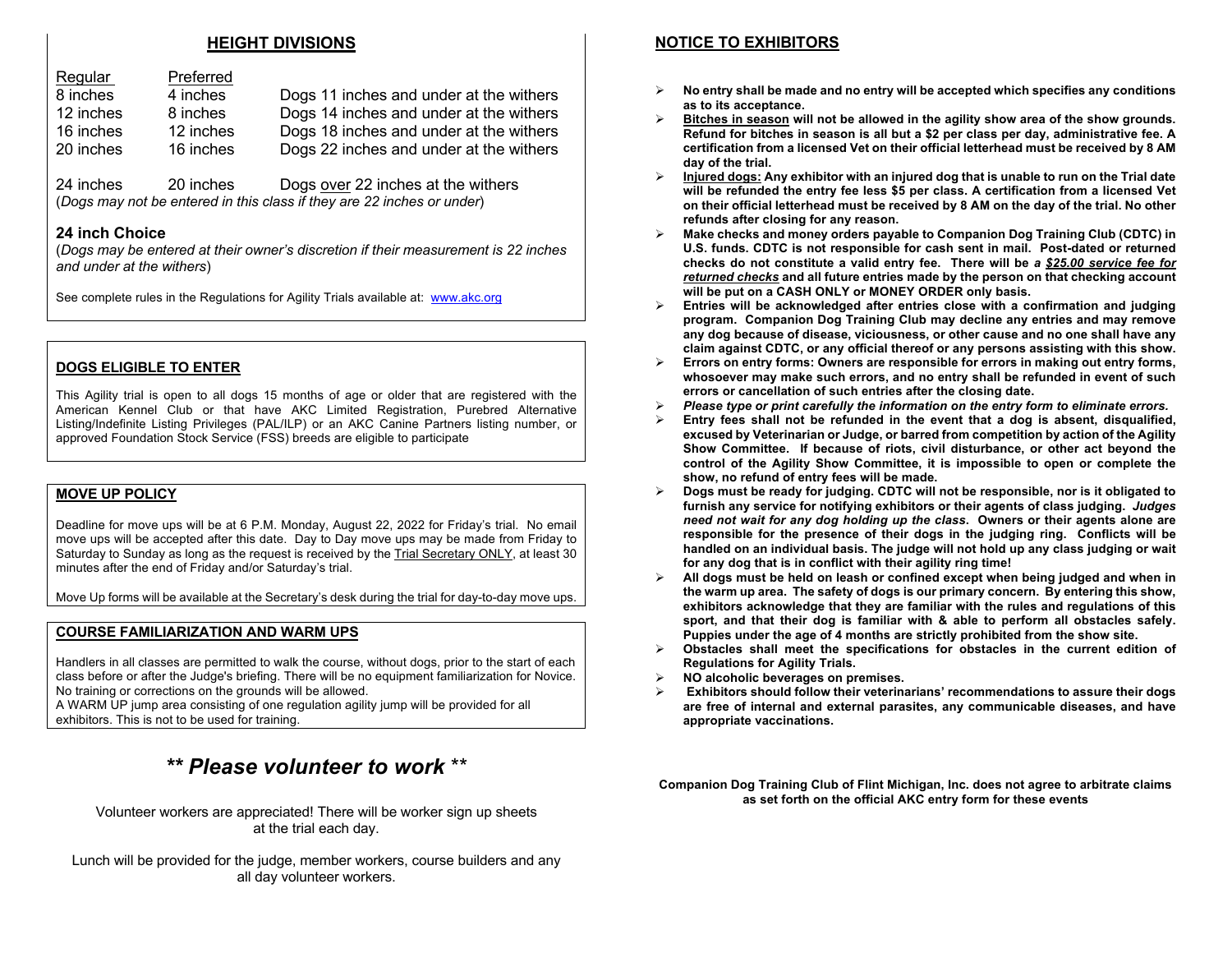## **Jump Heights Within the Same Trial Day**

Entering a Mixture of Regular and Preferred Classes Within the Same Trial Weekend – Multiple Effective January 1, 2020, exhibitors may enter a mixture of both Regular and Preferred classes on the same trial day and/or during a trial weekend. For example, the same dog may now be entered in Regular FAST and/or T2B to finish up those titles while also entered in Preferred Master STD/JWW to start working towards their PACH at the lower height. Any mixture of Regular and Preferred classes is allowed. Please note that if a dog qualifies in Regular Master Standard and Preferred Master JWW (or vice versa) on the same trial day, then NO Double Q shall be earned toward either the MACH or PACH title. The Double Q still requires that Standard Agility and Jumpers With Weaves be either both Regular OR both Preferred on the same trial day.

Additionally, within the same Regular or Preferred classes, a dog may now be entered in multiple jump heights within the same trial day. For example, the same dog may now be entered in 20-inch Master STD/JWW while also entered in 24C-inch Premier STD/JWW on the same trial day.

**A separate entry form must be submitted** when the same dog is being entered in a mixture of Regular and Preferred and/or different jump heights within the same trial weekend thereby clearly indicating which class(es) and/or jump heights belong together for each trial day of the weekend. When calculating entry fees, treat multiple entry forms for the same dog as if only one form had been filled out. In other words, the 1st run entry fee is only paid once per day, per dog, even if that dog's runs have been submitted on multiple entry forms.

## **Entering For Exhibition Only (FEO)**

FEO will allow exhibitors to work with their dogs in a trial environment. **FEO is only allowed in the Time 2 Beat and FAST classes.** Participation in FEO is non-qualifying.

FEO runs are treated as trial entries. The exhibitor must enter the class(es) (T2B and/or FAST) prior to the closing date, pay class entry fee(s) and the Trial Secretary must record the entry in the Trial Catalog as part of the results for that class. FEO does not need to be noted on the entry form; the handler will declare the day of the show.

**Dogs may be entered in any jump height for FEO runs. If entered in an ineligible jump height, the team is committed to FEO for that run and must declare FEO on the start line.**

Day of show jump height changes are not allowed.

Dogs may be entered in any level of FAST (Novice, Open, Excellent, Master). If the dog is not eligible for the level entered, the team is committed to FEO for that run and must declare FEO on the start line. Day of show level changes are not allowed.

The exhibitor must declare FEO in the ring prior to leading out. FEO may be declared earlier (ex. when checking in at the gate board). Toys are allowed in the ring Toys must be non-audible Toys may not leave the handler's hand Toys that roll freely cannot be used Food/treats are not allowed in the ring

FEO should be utilized for the benefit of the dog and not as a punitive correction. Harsh verbal and /or physical corrections shall not be tolerated. Any determination of harshness by the judge shall be immediately whistled and the handler will be dismissed from the ring.

A judge must monitor the entire run. Judges can stop a run at any time

# **Fix and Go On (FNG)**

Fix and Go On allows exhibitors to immediately reattempt an obstacle at any time while on course when the dog's performance of an obstacle is not to their expectation. This allows the dog to successfully complete the obstacle then finish the course or leave the ring on a positive note. Using Fix and Go On will result in a non-qualifying score. Fix and Go On is not pre-entered; rather, it occurs during the run.

For Exhibition Only (FEO) and Fix and Go On (FNG) available at this trial